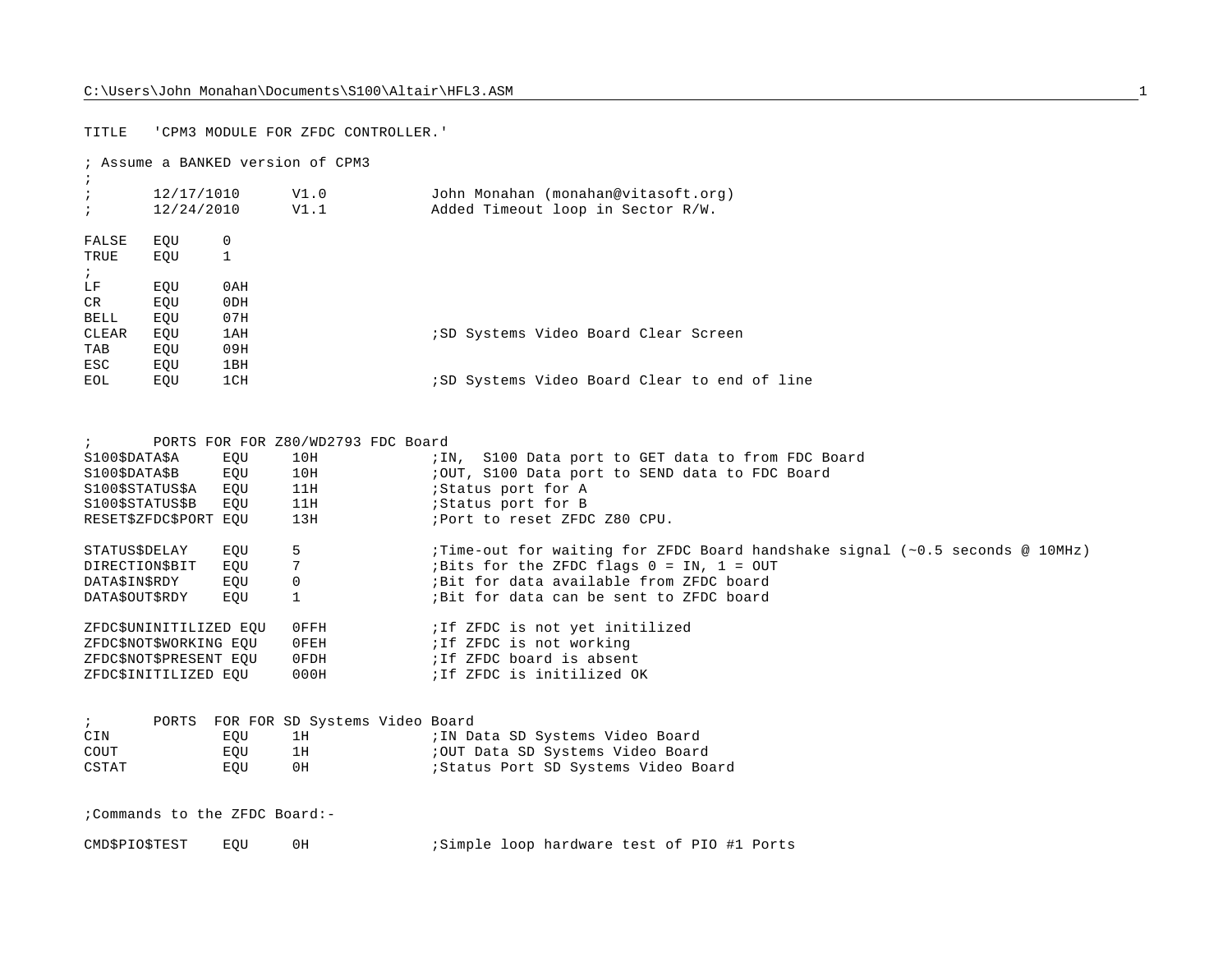| CMD\$MONITOR                        | EOU | 1H     | ;Jump to internal monitor here.                                                               |
|-------------------------------------|-----|--------|-----------------------------------------------------------------------------------------------|
| CMD\$SHOW\$SIGNON EQU               |     | 2H     | This will "rotate" in the Sector Display TIL's as a hardware test                             |
| CMD\$RESET\$ZFDC                    | EOU | 3H     | ; Reset the WD2793 chip and Board software                                                    |
| CMD\$SET\$FORMAT                    | EOU | 4H     | This will select a specified drive and assign a disk format table to that drive               |
| CMD\$SET\$DRIVE                     | EOU | 5H     | : This will select a specified drive $(0,1,2,3)$                                              |
| CMD\$GET\$FORMAT                    | EQU | 6H     | ;Return to S100 System the current Disk paramater format table number                         |
| CMD\$SET\$TRACK                     | EQU | 7H     | This will set head request to a specified track                                               |
| <b>CMD\$SET\$SIDE</b>               | EQU | 8H     | : This will set side request to a specified side                                              |
| CMD\$SET\$SECTOR EOU                |     | 9H     | This will set sector request to a specified sector                                            |
| CMD\$SET\$HOME                      | EOU | 0AH    | This will set head request to Track 0 of CURRENT drive                                        |
| CMD\$STEP\$IN                       | EQU | 0BH    | ; Step head in one track of CURRENT drive                                                     |
| <b>CMD\$STEP\$OUT</b>               | EQU | 0CH    | ; Step head out one track of CURRENT drive                                                    |
| <b>CMD\$SEEK\$NV</b>                | EOU | 0DH    | ; Seek to track with NO verify of CURRENT drive                                               |
| <b>CMD\$SEEK\$TRACK</b><br>format   | EOU | $0$ EH | ; Seek to track to (IY+DRIVE\$TRACK) with the track verify bit set on CURRENT drive/ <b>€</b> |
| CMD\$GET\$TRACK\$ID EQU             |     | 0FH    | ; Read the CURRENT TRACK ID                                                                   |
| <b>CMD\$READ\$SECTOR</b>            | EQU | 10H    | ; Read data from the CURRENT sector (on current track, side, drive).                          |
| CMD\$WRITE\$SECTOR EOU              |     | 11H    | ; Write data to the CURRENT sector (on current track, side, drive).                           |
| CMD\$GET\$WD\$TRACK EQU             |     | 12H    | :Get the WD2793 Track register value                                                          |
| CMD\$GET\$WD\$SECTOR EOU            |     | 13H    | :Get the WD2793 Sector register value                                                         |
| CMD\$GET\$WD\$STATUS EQU            |     | 14H    | :Get the WD2793 Status register value                                                         |
| CMD\$TRACK\$DUMP EQU                |     | 15H    | ;Dump complete CURRENT track to S-100 system                                                  |
| CMD\$FORMAT\$TRACK EOU<br>that disk |     | 16H    | Format the disk in the of the CURRENT drive using the current format assigned to $\ell$       |
| CMD\$SET\$DEBUG\$ON EOU             |     | 17H    | ;Turn on Debug display mode                                                                   |
| CMD\$SET\$DEBUG\$OFF EQU            |     | 18H    | ;Turn off Debug display mode                                                                  |
| <b>CMD\$RAM\$DUMP</b>               | EOU | 19H    | ; Command to pass back to S-100 system all memory variables and flags on ZFDC board           |
| <b>CMD\$ABORT</b>                   | EQU | 20H    | ;Generalized Abort of the current process command.                                            |
| CMD\$HANDSHAKE                      | EOU | 21H    | ; Handshake command only sent during board initilization/testing                              |
| <b>CMD\$GET\$DRIVE</b>              | EQU | 22H    | :Get the current selected drive number (03)                                                   |
| CMD\$SET\$TRACK\$DS EQU<br>CPM)     |     | 23H    | ;Set Track (If a DS Disk, EVEN tracks on Side A, ODD tracks on Side B. Used by<br>K           |
| CMD\$GET\$ERROR\$STRING EQU 24H     |     |        | ; Return a string explaining the last Error Code sent                                         |

;ERROR codes returned from the ZFDC Board:-

| NOSERRORSSFLAG EOU |     | 00H | No Errors flag for previous cmd, sent back to S-100 BIOS |
|--------------------|-----|-----|----------------------------------------------------------|
| BUSY\$ERR          | EOU |     | ; WD2793 Timeout Error before CMD was started            |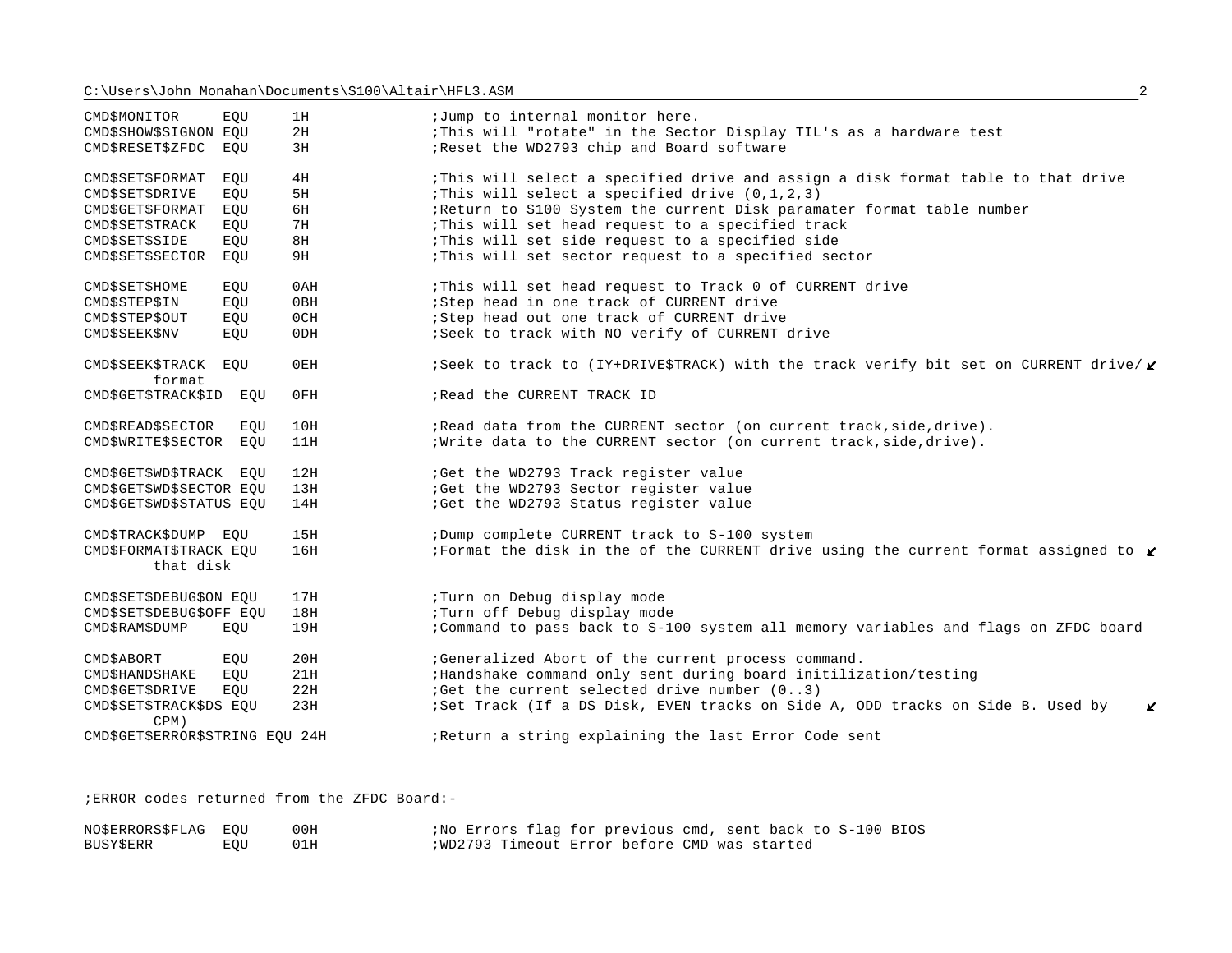| <b>HUNG\$ERR</b>        | EOU | 02H             | General WD2793 Timeout Error after CMD was sent                           |
|-------------------------|-----|-----------------|---------------------------------------------------------------------------|
| <b>TABLE\$ERR</b>       | EQU | 03H             | ; Disk parameter table error                                              |
| <b>DRIVE\$ERR</b>       | EQU | 04H             | ;Drive not 0-3                                                            |
| TRACK\$RANGE\$ERR EQU   |     | 05H             | ;Drive track not valid for this disk                                      |
| SECTOR\$RANGE\$ERR EOU  |     | 06H             | ; Drive sector not valid for this disk                                    |
| SIDE\$ERR               | EQU | 07H             | No B side on this disk                                                    |
| SIDE\$ERR1              | EQU | 08H             | ; Invalid Side Paramater                                                  |
| SECTOR\$SIZE\$ERR EQU   |     | 09H             | Size of sector > 1024 Bytes                                               |
|                         |     |                 |                                                                           |
| RESTORESHUNG            | EQU | 0AH             | ; WD2793 Timeout Error after RESTORE Command                              |
| <b>RESTORE\$ERR</b>     | EOU | 0BH             | ; Restore to track 0 error                                                |
|                         |     |                 |                                                                           |
| STEPSINSHUNG            | EQU | 0CH             | ; WD2793 Timeout Error after STEP-IN Command                              |
| STEPSINSERR             | EOU | 0 <sub>DH</sub> | ; Head Step In Error, DRIVE NOT READY ERROR                               |
| STEP\$OUT\$HUNG         | EOU | 0EH             | ; WD2793 Timeout Error after STEP-OUT Command                             |
| STEP\$OUT\$ERR          | EQU | 0FH             | ; Head Step Out Error, NOT READY ERROR                                    |
|                         |     |                 |                                                                           |
| <b>SEEK\$NV\$HUNG</b>   | EQU | 10H             | ; WD2793 Timeout Error after SEEK-NV Command                              |
| SEEK\$NV\$ERR1          | EQU | 11H             | ; Seek with No Verify Error, NOT READY ERROR                              |
| SEEK\$NV\$ERR2          | EQU | 12H             | Seek with No Verify with SEEK error bit set                               |
|                         |     |                 |                                                                           |
| SEEK\$TRK\$HUNG         | EOU | 13H             | ; WD2793 Timeout Error after SEEK with Verify Command                     |
| SEEK\$TRK\$ERR1         | EQU | 14H             | ; Seek to a track with Verify error, DRIVE NOT READY ERROR bit set        |
| SEEK\$TRK\$ERR2         | EOU | 15H             | Seek to a track with Verify error with SEEK ERROR bit set                 |
| <b>SEEK\$REST\$HUNG</b> | EQU | 16H             | ; WD2793 Timeout Error after RESTORE within SEEK with Verify Command      |
| SEEK\$REST\$ERR         | EOU | 17H             | Restore to track 0, DRIVE NOT READY ERROR within SEEK with Verify Command |
|                         |     |                 |                                                                           |
| <b>IDSERRSHUNG</b>      | EOU | 18H             | ; WD2793 Timeout Error after READ TRACK ID Command                        |
| ID\$ERR1                | EQU | 19H             | ; Track ID Error, DRIVE NOT READY ERROR                                   |
| ID\$ERR2                | EQU | 1 AH            | ;Track ID Error, RNF ERROR                                                |
| ID\$ERR3                | EOU | 1BH             | ; Track ID Error, LOST DATA ERROR                                         |
| ID\$ERR4                | EQU | 1CH             | ;Track ID Error, CRC ERROR                                                |
|                         |     |                 |                                                                           |
| SECSREADSHUNG           | EOU | 1DH             | ; WD2793 Timeout Error after Read Sector Command was sent                 |
| SEC\$READ\$ERR1         | EOU | 1EH             | ; Sector read error, DRIVE NOT READY ERROR                                |
| SEC\$READ\$ERR2         | EQU | 1FH             | ; Sector read error, RNF ERROR                                            |
| SEC\$READ\$ERR3         | EQU | 20H             | ; Sector read error, LOST DATA ERROR                                      |
| SEC\$READ\$ERR4         | EOU | 21H             | ; Sector read error, CRC ERROR                                            |
| RS\$SEEK\$TRK\$HUNG EQU |     | 22H             | ; WD2793 Timeout Error after SEEK within READ SECTOR Command              |
| RS\$RESTORE\$HUNG EQU   |     | 23H             | ; WD2793 Timeout Error after RESTORE command within READ SECTOR Command   |
| RS\$RESTORE\$ERR EQU    |     | 24H             | ; Restore to track 0 Error, within READ SECTOR Command                    |
| RS\$SEEK\$TRK\$ERR1 EQU |     | 25H             | ; Seek to track error, within READ SECTOR Command                         |
| RS\$SEEK\$TRK\$ERR2 EQU |     | 26H             | ; Seek to track error with SEEK ERROR bit set within READ SECTOR Command  |
|                         |     |                 |                                                                           |
| SEC\$WRITE\$HUNG EQU    |     | 27H             | ; WD2793 Timeout Error after Read Sector Command was sent                 |
| SEC\$WRITE\$ERR1 EQU    |     | 28H             | ; Sector write error, DRIVE NOT READY ERROR                               |
| SEC\$WRITE\$ERR2        | EOU | 29H             | ; Sector write error, RNF ERROR                                           |
| SEC\$WRITE\$ERR3        | EOU | 2AH             | ; Sector write error, LOST DATA ERROR                                     |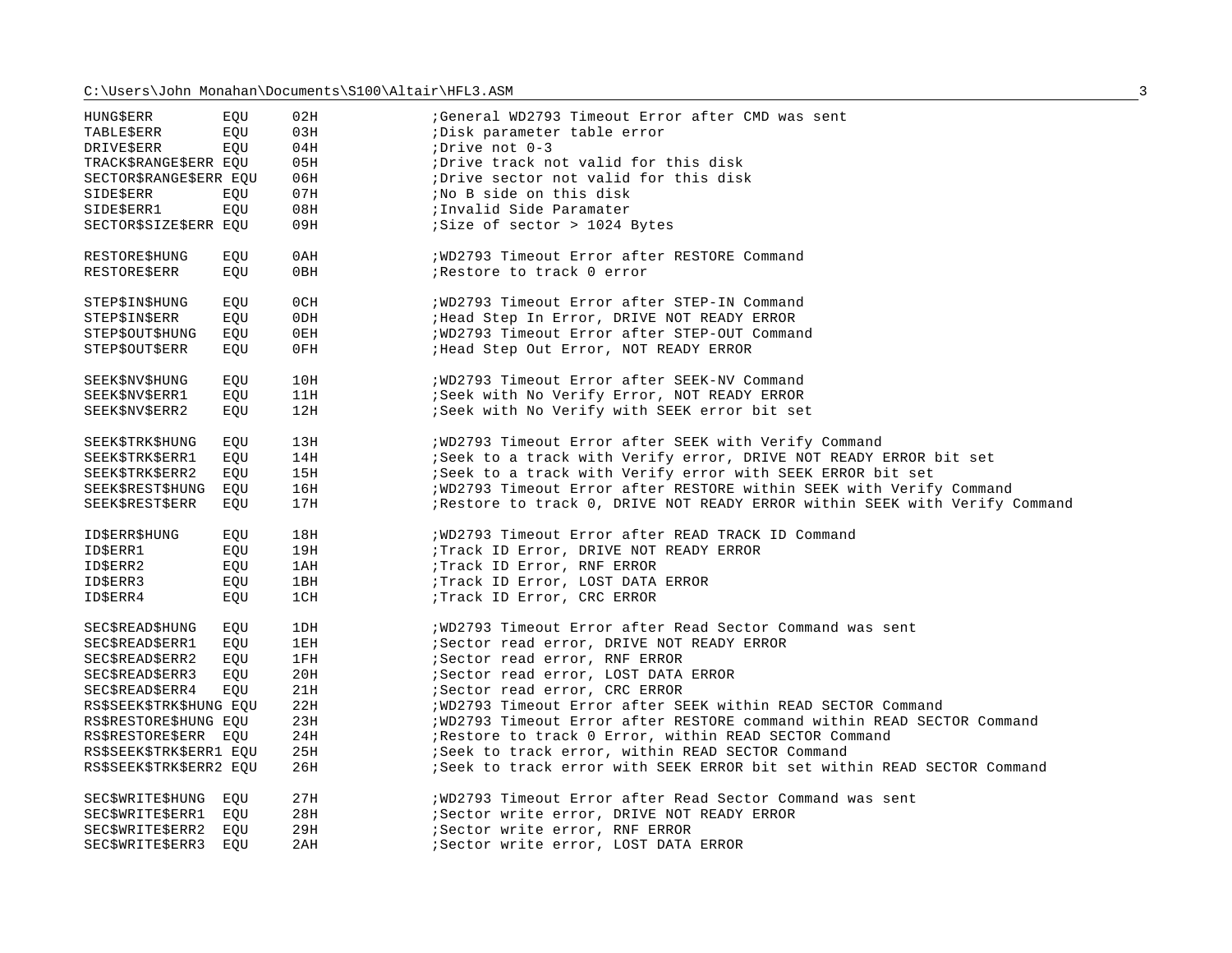| SEC\$WRITE\$ERR4 EOU    |            | 2BH         | ; Sector write error, CRC ERROR<br>; WD2793 Timeout Error after SEEK within WRITE SECTOR Command |
|-------------------------|------------|-------------|--------------------------------------------------------------------------------------------------|
| WS\$SEEK\$TRK\$HUNG EQU |            | 2CH         |                                                                                                  |
| WS\$RESTORE\$HUNG EQU   |            | 2DH         | ; WD2793 Timeout Error after RESTORE command within WRITE SECTOR Command                         |
| WS\$RESTORE\$ERR EQU    |            | 2EH         | Restore to track 0 Error, within WRITE SECTOR Command                                            |
| WS\$SEEK\$TRK\$ERR1 EQU |            | 2FH         | ; Seek to track error, within WRITE SECTOR Command                                               |
| WS\$SEEK\$TRK\$ERR2 EQU |            | 30H         | ; Seek to track error with SEEK ERROR bit set within WRITE SECTOR Command                        |
| DISK\$WP\$ERR           | EQU        | 31H         | ;Sector write error, Disk is write protected                                                     |
| CONFIRM\$FORMAT EQU     |            | 32H         | :Confirm disk format cmd request                                                                 |
| FORMAT\$HUNG            | EQU        | 33H         | ; WD2793 Timeout Error after Track Format Command was sent                                       |
| FORMAT1\$ERR            | EQU        | 34H         | Disk format request error                                                                        |
| FORMAT2\$ERR            | EQU        | 35H         | ;Track format error (Side A)                                                                     |
| FORMAT3\$ERR            | EQU        | 36H         | ;Track format error (Side B)                                                                     |
| FORMAT4\$ERR            | EQU        | 37H         | Restore error after formatting disk                                                              |
| RT\$ERR\$HUNG           | EQU        | 38H         | ; Disk Read Track hung error                                                                     |
| RT\$ERR                 | EQU        | 39H         | ;Disk Read track error                                                                           |
| ABORT\$FLAG             | EQU        | 3AH         | Special error flag to signify the user aborted a command                                         |
| ZFDC\$ABSENT            | EOU        | 3BH         | ; If ZFDC Board is absent                                                                        |
| ZFDC\$INIT\$ERROR EQU   |            | 3CH         | ; If ZFDC initilization error                                                                    |
|                         |            |             |                                                                                                  |
| TIMEOUT\$ERROR          | EQU        | 3DH         | Error flag to signify the previous command timed out                                             |
|                         | EOU        | 3EH         | : CMD out or range                                                                               |
| <b>CMD\$RANGE\$ERR</b>  |            |             |                                                                                                  |
|                         |            |             |                                                                                                  |
| ; ------------          |            |             | DISK PARAMATER TABLE NUMBERS -----------------                                                   |
|                         |            |             |                                                                                                  |
| STD8IBM                 | EQU        | $\mathbf 1$ | ; IBM 8" SDSS Diak                                                                               |
| STDDDT                  | EQU        | 2           |                                                                                                  |
| DDT256                  | EQU        | 3           | ; IBM System-36 DDDS Disk                                                                        |
| DDT512                  | EOU        | 4           |                                                                                                  |
| DDT1K                   | EQU        | 5           |                                                                                                  |
| DDT1K2                  | EQU        | 6           |                                                                                                  |
| MINSDT                  | EQU        | 7           |                                                                                                  |
| MINDDT                  | EQU        | 8           |                                                                                                  |
| MINCPM                  | EQU        | 9           | :CPM-86 5" DDDS Disk                                                                             |
| <b>DEC</b>              | EQU        | 0AH         |                                                                                                  |
| TOSHIBA                 | EQU        | 0BH         |                                                                                                  |
| CDOS                    | EQU        | 0CH         |                                                                                                  |
| CDOSDD                  | EOU        | 0DH         |                                                                                                  |
| EPSON                   | EQU        | 0EH         |                                                                                                  |
| MORROW                  | EQU        | 0FH         |                                                                                                  |
| ZENITH                  | EQU        | 10H         |                                                                                                  |
| SUPER                   | EQU        | 11H         |                                                                                                  |
| MSDOS                   | EQU        | 12H         |                                                                                                  |
| MSDOS2<br>TRS80         | EQU<br>EOU | 13H<br>14H  |                                                                                                  |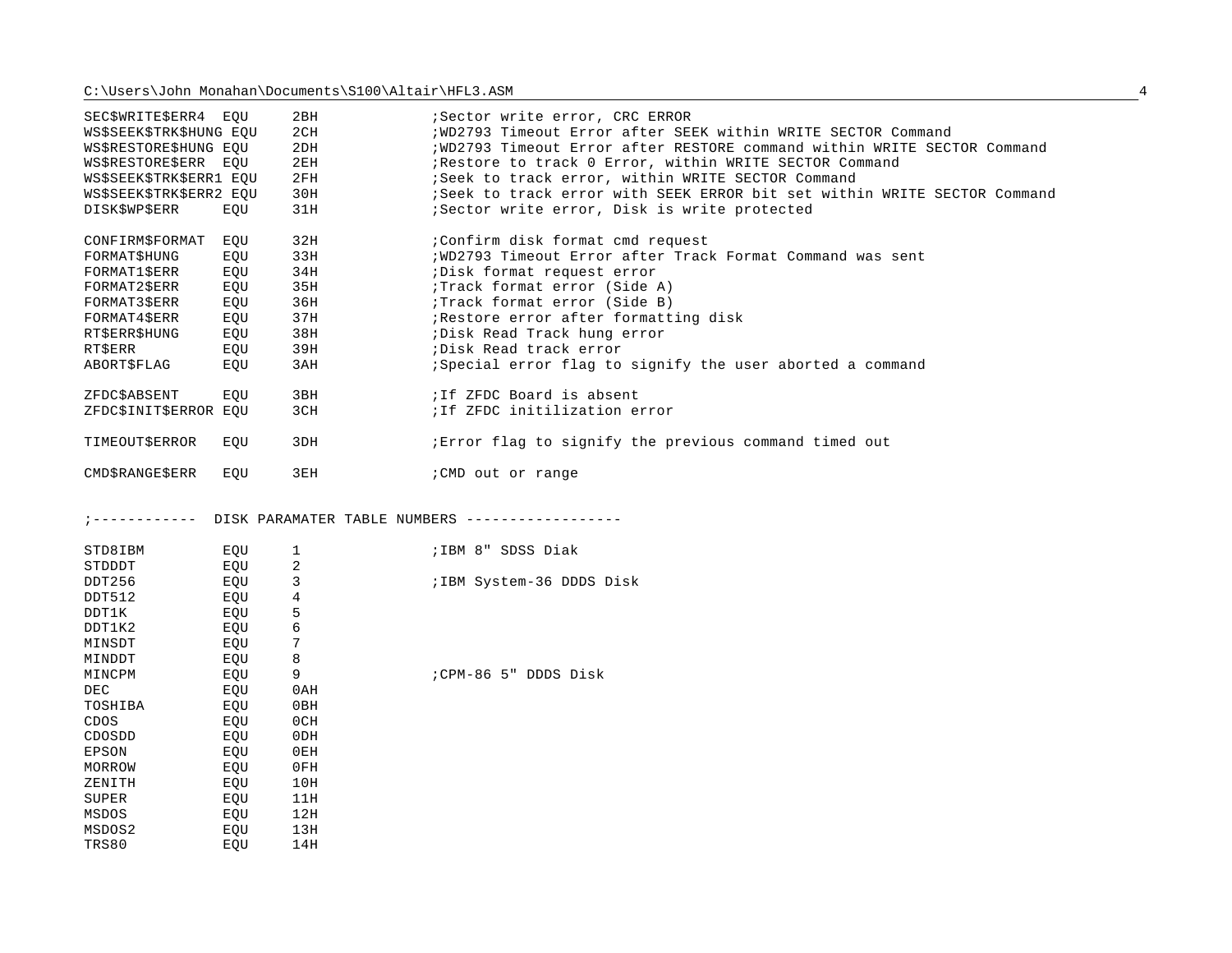; DEFINE PUBLIC LABELS:PUBLIC DPH1, DPH2, DPH3 ;FLOPPY DISK PARAMETER HEADERS ; DEFINE EXTERNAL LABELS:EXTRN @ADRV,@RDRV EXTRN @DMA,@TRK,@SECT EXTRN @CBNKEXTRN @DBNK ; BANK FOR DMA OPERATION EXTRN @ERMDE ;BDOS ERROR MODEEXTRN ?WBOOT **black in the contract of the EXTRN** POOT VECTOR EXTRN ?PMSG ;PRINT MESSAGE @<HL> UP TO 00, SAVES [BC] AND [DE] EXTRN ?PDERR ;PRINT BIOS DISK ERROR HEADER EXTRN ?CONIN, ?CONO ; CONSOLE IN AND OUT EXTRN ?CONST ;CONSOLE STATUS EXTRN ?BNKSL ;SELECT PROCESSOR MEMORY BANKEXTRN ?SMSG : WY ROUTINE TO SPEAK A MESSAGE ; INCLUDE CP/M 3.0 DISK DEFINITION MACROS: MACLIB CPM3; INCLUDE Z-80 MACRO LIBRARY:MACLIB Z80DSEG ;PUT IN OP SYS BANK IF BANKING; EXTENDED DISK PARAMETER HEADER FOR DRIVE 0: ( B:) DW WRITE\$SECTOR : FD SEC WRITE ROUTINE DW READ\$SECTOR : FD SEC READ ROUTINE DW FLOPPY\$LOGIN\$0 ;FLOPPY DISK "B:" LOGIN PROCEDURE DW FLOPPY\$INIT\$0 ;FLOPPY DISK "B:" DRIVE INITIALIZATION ROUTINE DB 0 ;RELATIVE DRIVE 0 ON THIS CONTROLLERDB 1 ;MEDIA TYPE KNOWN SSSD 8" ;HI BIT SET : DRIVE NEEDS RECALIBRATINGDPH1: DPH SD128\$trans, SDSS128\$dpb,, ; EXTENDED DISK PARAMETER HEADER FOR DRIVE 1: (C:) DW WRITE\$SECTOR : FD SEC WRITE ROUTINE DW READSSECTOR : FD SEC READ ROUTINE DW FLOPPY\$LOGIN\$1 ;FLOPPY DISK "C:" LOGIN PROCEDURE DW FLOPPY\$INIT\$1 ;FLOPPY DISK DRIVE "C:" INITIALIZATION ROUTINE DB 0 0 6 ;RELATIVE DRIVE 1 ON THIS CONTROLLER DB 1 ;MEDIA TYPE KNOWN SSSD 8" ;HI BIT SET : DRIVE NEEDS RECALIBRATING

DPH2: DPH SD128\$trans, SDSS128\$dpb,,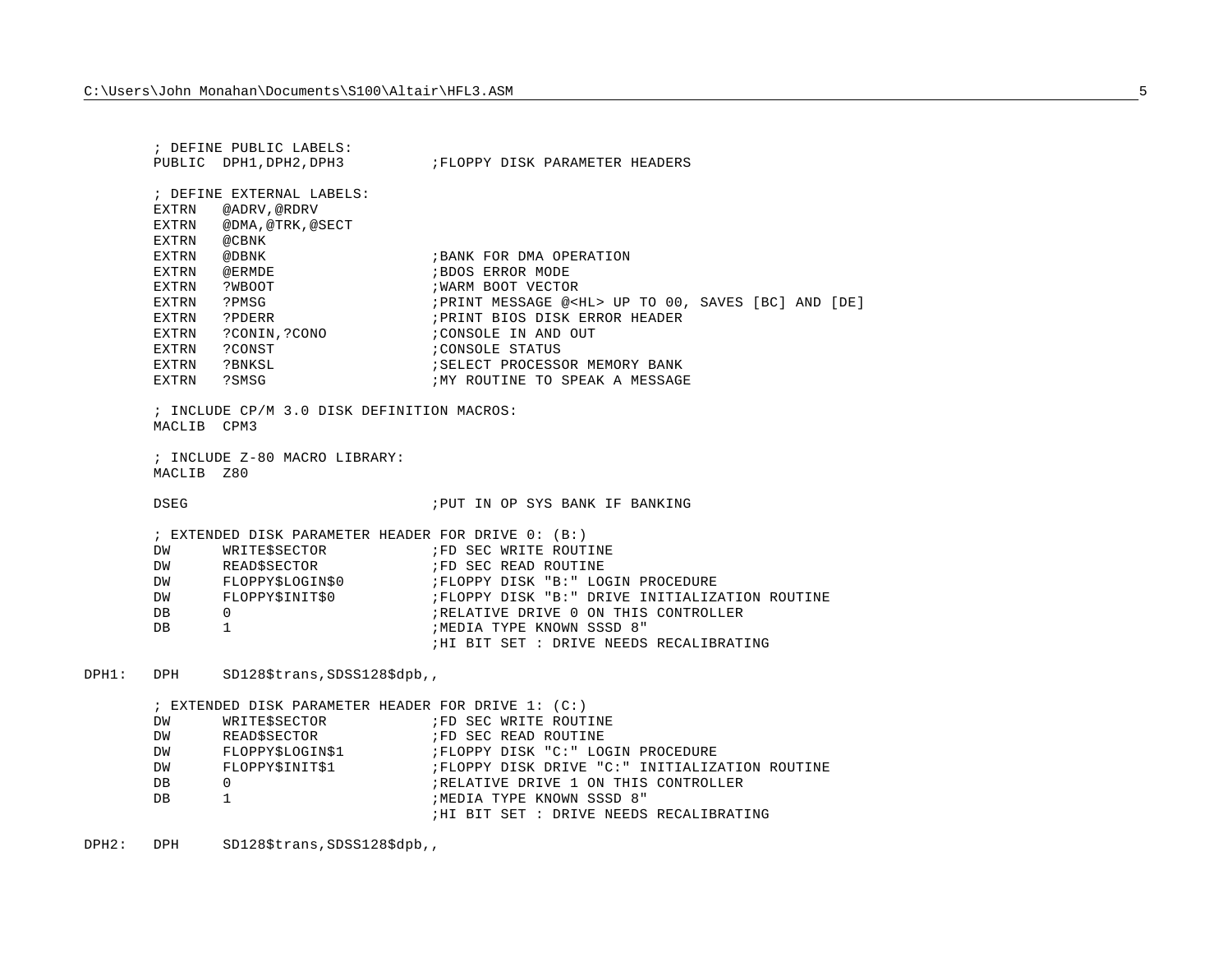; EXTENDED DISK PARAMETER HEADER FOR DRIVE 2: (D:) DW WRITE\$SECTOR : FD SEC WRITE ROUTINE DW READ\$SECTOR : FD SEC READ ROUTINE DW FLOPPY\$LOGIN\$2 ;FLOPPY DISK "D:" LOGIN PROCEDURE DW FLOPPY\$INIT\$2 ;FLOPPY DISK "D:" DRIVE INITIALIZATION ROUTINE DB 0 ;RELATIVE DRIVE 2 ON THIS CONTROLLERDB 0 ;MEDIA TYPE KNOWN 5" (CPM-86 Format) ;HI BIT SET : DRIVE NEEDS RECALIBRATING

DPH3: DPH DD512\$trans, MINI\$dpb,,

; MAKE SURE DPB'S ARE IN COMMON MEMORY:

CSEG

; 128 byte sectors, SD, SS disk parameter block (IBM 3740): SDSS128\$dpb: dpb 128,26,77,1024,64,2 ;8" Disks MINI\$dpb: dpb 512,16,40,2048,64,1 ;5" Disks (16=8X2, because 1 Track, but both sides)

| DSEG             |      |        | ; CAN SET BACK TO BANKED SEGMENT IF BANKING |
|------------------|------|--------|---------------------------------------------|
| $SD128$ \$trans: | skew | 26.6.0 | :8" sector skew                             |
| $DD5125$ trans:  | skew | 16.4.0 | $15"$ sector skew $(16 = 8X2)$              |

| $i i i i$ INIT:<br>FLOPPY\$INIT\$0: |                                | ;Initilization routines for each floppy drive<br>For the first floppy also inutilize the ZFDC board |  |  |
|-------------------------------------|--------------------------------|-----------------------------------------------------------------------------------------------------|--|--|
| CALL<br>JRNZ                        | RESETSZFDC<br><b>BAD\$ZFDC</b> | First drive so initilize the ZFDC board as well.<br>ilf problem say so                              |  |  |
| CALL<br>RET                         | <b>SETSDISKSFORMATS</b>        | Set Disk Formats for all 3 drives here so current drive is 0.                                       |  |  |
| FLOPPY\$INIT\$1:<br>RET             |                                | Next the second floppy drive, Just return                                                           |  |  |
| FLOPPYSINITS2:<br><b>RET</b>        |                                | Then the third floppy drive, Just return                                                            |  |  |

## BAD\$ZFDC:

LXI H, ZFDC\$RESET\$ERROR CALL ?PMSGRET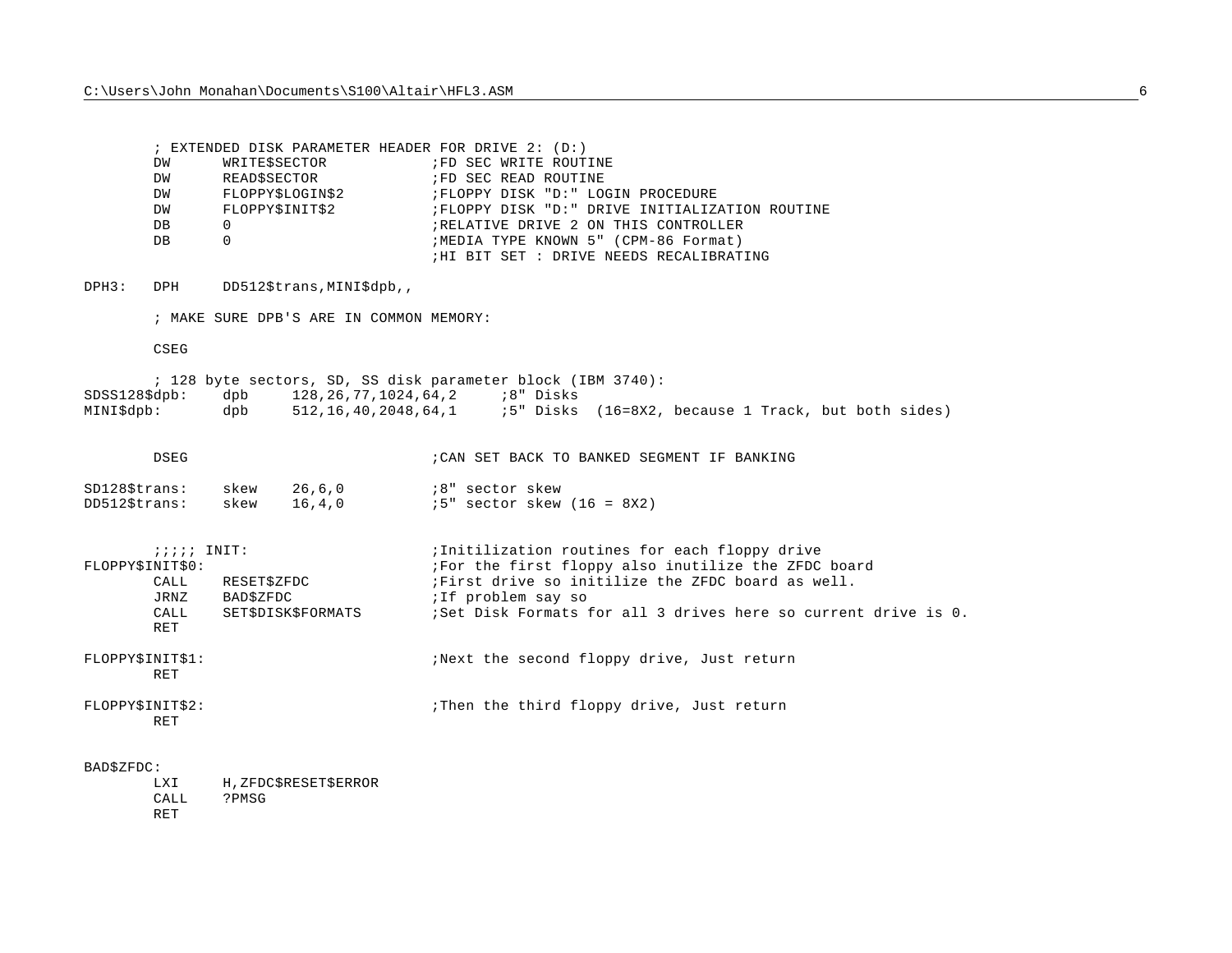| RESET\$ZFDC:        |             |                                | Routine the Reset or Initilize the ZFDC Board hardware              |
|---------------------|-------------|--------------------------------|---------------------------------------------------------------------|
|                     | <b>OUT</b>  | RESET\$ZFDC\$PORT              | ;Do a hardware reset. Does not matter what is in [A]                |
|                     | <b>MVI</b>  | A, STATUS\$DELAY               | $i \sim 0.5$ second at 10 MHz                                       |
|                     | LXI         | B, 0                           | ;Delay to allow board to setup hardware                             |
| WAIT\$D: DCR        |             | B                              |                                                                     |
|                     | JNZ         | WAIT\$D                        | :Delay for ~0.5 seconds                                             |
|                     | DCR         | B                              | ; Reset B to OFFH                                                   |
|                     | DCR         | $\mathsf{C}$                   |                                                                     |
|                     | JNZ         | WAIT\$D                        |                                                                     |
|                     | <b>DCR</b>  | A                              |                                                                     |
|                     | JRNZ        | WAIT\$D                        |                                                                     |
|                     | IN          | S100\$DATA\$B                  | : Check the board is there                                          |
|                     | <b>CPI</b>  | CMD\$HANDSHAKE                 | ; Make sure we get HANDSHAKE byte back                              |
|                     | MVI         | A, ZFDC\$ABSENT                | ; If not then no ZFDC board present                                 |
|                     | STA         | INITILIZED\$FLAG               | ;Flag the board as being absent                                     |
|                     | <b>RNZ</b>  |                                | ; If not there, just abort                                          |
|                     | MVI         | A, CMD\$HANDSHAKE              | ; Send another byte just to be sure.                                |
|                     | OUT         | S100\$DATA\$B                  | : This clears up ints on ZFDC board                                 |
|                     | CALL        | WAIT\$FOR\$ACK                 | ; Wait to make sure all is well.                                    |
|                     | ORA         | A                              |                                                                     |
|                     | MVI         | A, ZFDC\$INIT\$ERROR           | ; If not then no ZFDC board present                                 |
|                     | STA         | INITILIZED\$FLAG               | ;Flag the board as having an error                                  |
|                     | <b>RNZ</b>  |                                | ; and abort                                                         |
|                     | MVI         | A, ZFDC\$INITILIZED            | Flag the ZFDC is initilized                                         |
|                     | STA         | INITILIZED\$FLAG               |                                                                     |
|                     | <b>XRA</b>  | $\mathbb{A}$                   |                                                                     |
|                     | <b>RET</b>  |                                |                                                                     |
| SET\$DISK\$FORMATS: |             |                                | ;Do reverse order so we end up with Drive 0 selected                |
|                     | MVI<br>CALL | C, CMD\$SET\$FORMAT<br>S100OUT | ; Send Set Disk Format to Drive CMD                                 |
|                     | MVI         | C, 2                           | ; Floppy Drive 2, (ZFDC Board expects a 0H, 1H, 2H or 3H)           |
|                     | CALL        | S100OUT                        |                                                                     |
|                     | MVI         | C, MINCPM                      | $77.7$ $77.7$ Board expects a Disk Format Table Number $(0,1,213H)$ |
|                     | CALL        | S100OUT                        |                                                                     |
|                     | CALL        | WAIT\$FOR\$ACK                 | ;Return Z (and NO\$ERRORS\$FLAG in [A]), or NZ with error # in [A]  |
|                     | MVI         | C, CMD\$SET\$FORMAT            | ; Send Set Disk Format to Drive CMD                                 |
|                     | CALL        | S100OUT                        |                                                                     |
|                     | MVI         | C, 1                           | ;Floppy Drive 1, (ZFDC Board expects a OH, 1H, 2H or 3H)            |
|                     | CALL        | S100OUT                        |                                                                     |
|                     | MVI         | C, STD8IBM                     | ; ZFDC Board expects a Disk Format Table Number $(0,1,213H)$        |
|                     | CALL        | S100OUT                        |                                                                     |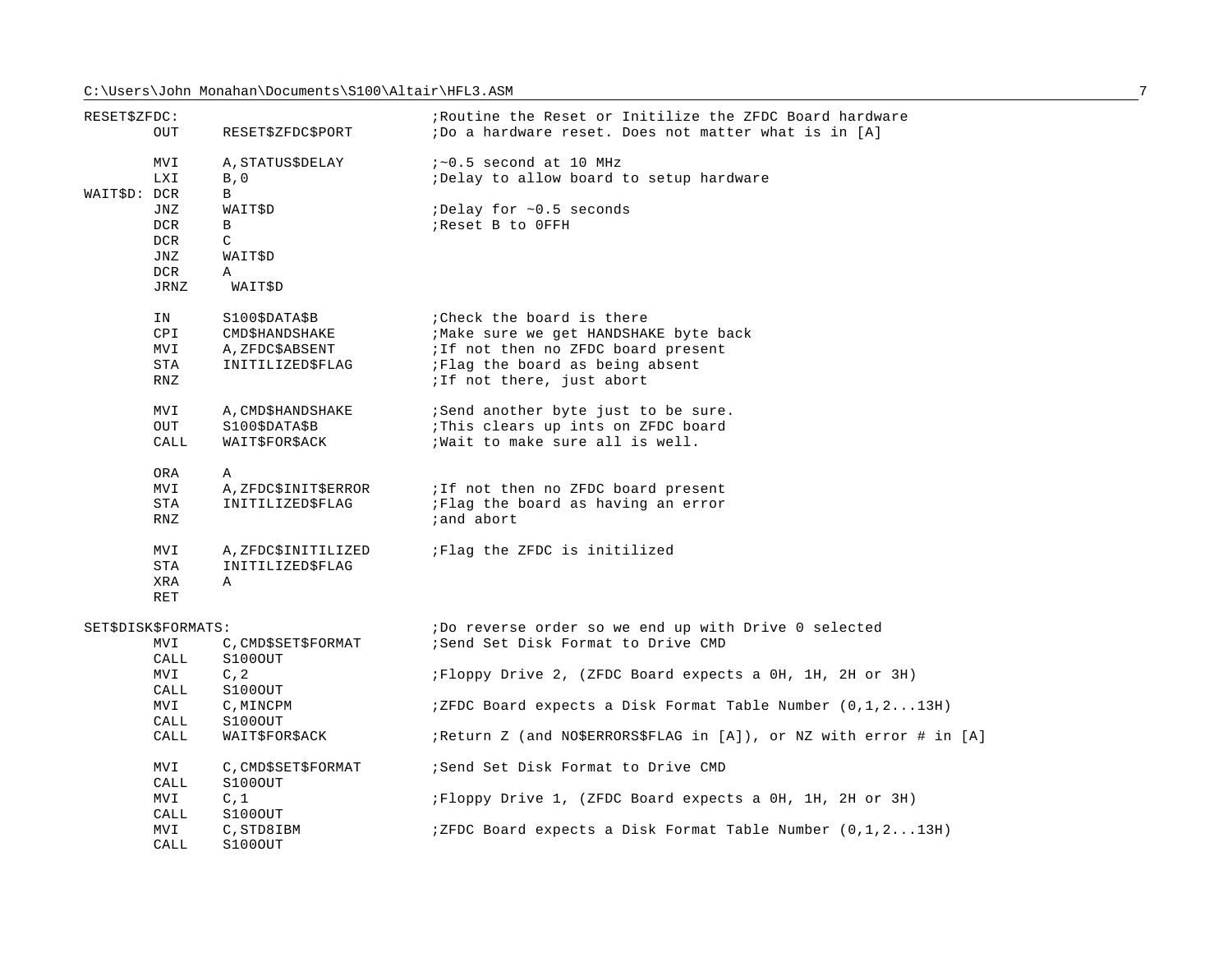|                                        | CALL                                                                             | WAIT\$FOR\$ACK<br>C, CMD\$SET\$FORMAT<br>S100OUT     |  | ; Return Z (and NO\$ERRORS\$FLAG in [A]), or NZ with error # in [A]                                                                  |
|----------------------------------------|----------------------------------------------------------------------------------|------------------------------------------------------|--|--------------------------------------------------------------------------------------------------------------------------------------|
|                                        | MVI<br>CALL                                                                      |                                                      |  | ; Send Set Disk Format to Drive CMD                                                                                                  |
|                                        | MVI<br>C, 0<br>S100OUT<br>CALL<br>MVI<br>C, STD8IBM<br>S100OUT<br>CALL           |                                                      |  | ; Floppy Drive 0, (ZFDC Board expects a 0H, 1H, 2H or 3H)                                                                            |
|                                        |                                                                                  |                                                      |  | $i$ ZFDC Board expects a Disk Format Table Number $(0, 1, 213H)$                                                                     |
|                                        | CALL<br>XRA<br><b>RET</b>                                                        | WAIT\$FOR\$ACK<br>$\mathbf{A}$                       |  | ; Return Z (and NO\$ERRORS\$FLAG in [A]), or NZ with error # in [A]                                                                  |
|                                        |                                                                                  |                                                      |  | ---------LOGIN OF FLOPPY DISK -----------------                                                                                      |
| $\ddot{i}$                             | on entry:                                                                        |                                                      |  | [de] = pointer to XDPH of drive to be logged-in                                                                                      |
| $\ddot{i}$<br>$\ddot{i}$<br>$\ddot{i}$ | on exit:                                                                         |                                                      |  | XDPH address on the stack at entry has been<br>replaced with a null address if the drive has<br>been determined to be an invalid one |
|                                        | FLOPPY\$LOGIN\$0:                                                                |                                                      |  | ; Restore Floppy Drive 0, to Track 0,                                                                                                |
|                                        | LXI<br>SHLD<br>MVI<br>JR                                                         | H, 128<br>SECTOR\$BYTE\$COUNT<br>D, 0<br>LOGIN\$DISK |  | Size of a sector on this disk format<br><i>i</i> Bytes/sector for this disk format<br>;Select Drive 0                                |
|                                        | FLOPPY\$LOGIN\$1:                                                                |                                                      |  | ; Restore Floppy Drive 1, to Track 0,                                                                                                |
|                                        | <b>LXI</b><br>SHLD<br>MVI<br>JR                                                  | H, 128<br>SECTOR\$BYTE\$COUNT<br>D, 1<br>LOGINSDISK  |  | ;Size of a sector on this disk format<br><i>i</i> Bytes/sector for this disk format<br><i>Select Drive 1</i>                         |
|                                        | FLOPPY\$LOGIN\$2:                                                                |                                                      |  | ; Restore Floppy Drive 2, to Track 0,                                                                                                |
|                                        | H, 512<br>LXI<br>SHLD<br>SECTOR\$BYTE\$COUNT<br>MVI<br>D, 2<br>LOGIN\$DISK<br>JR |                                                      |  | Size of a sector on this disk format<br><i>i</i> Bytes/sector for this disk format<br><i>Select Drive 2</i>                          |
| LOGIN\$DISK:                           |                                                                                  |                                                      |  |                                                                                                                                      |
|                                        | MVI<br>CALL                                                                      | C, CMD\$SET\$DRIVE<br>S100OUT                        |  | ; Send a "Set Drive CMD" to ZFDC board                                                                                               |
|                                        | MOV<br>CALL                                                                      | C, D<br>S100OUT                                      |  | ; Floppy Drive #, (ZFDC Board expects a 0H, 1H, 2H or 3H)                                                                            |
|                                        | CALL<br>JNZ                                                                      | WAIT\$FOR\$ACK<br>LOGIN\$ERROR                       |  | ; Return Z (and NO\$ERRORS\$FLAG in [A]), or NZ with error # in [A]                                                                  |
|                                        | XRA<br><b>RET</b>                                                                | Α                                                    |  | Return Z if no error                                                                                                                 |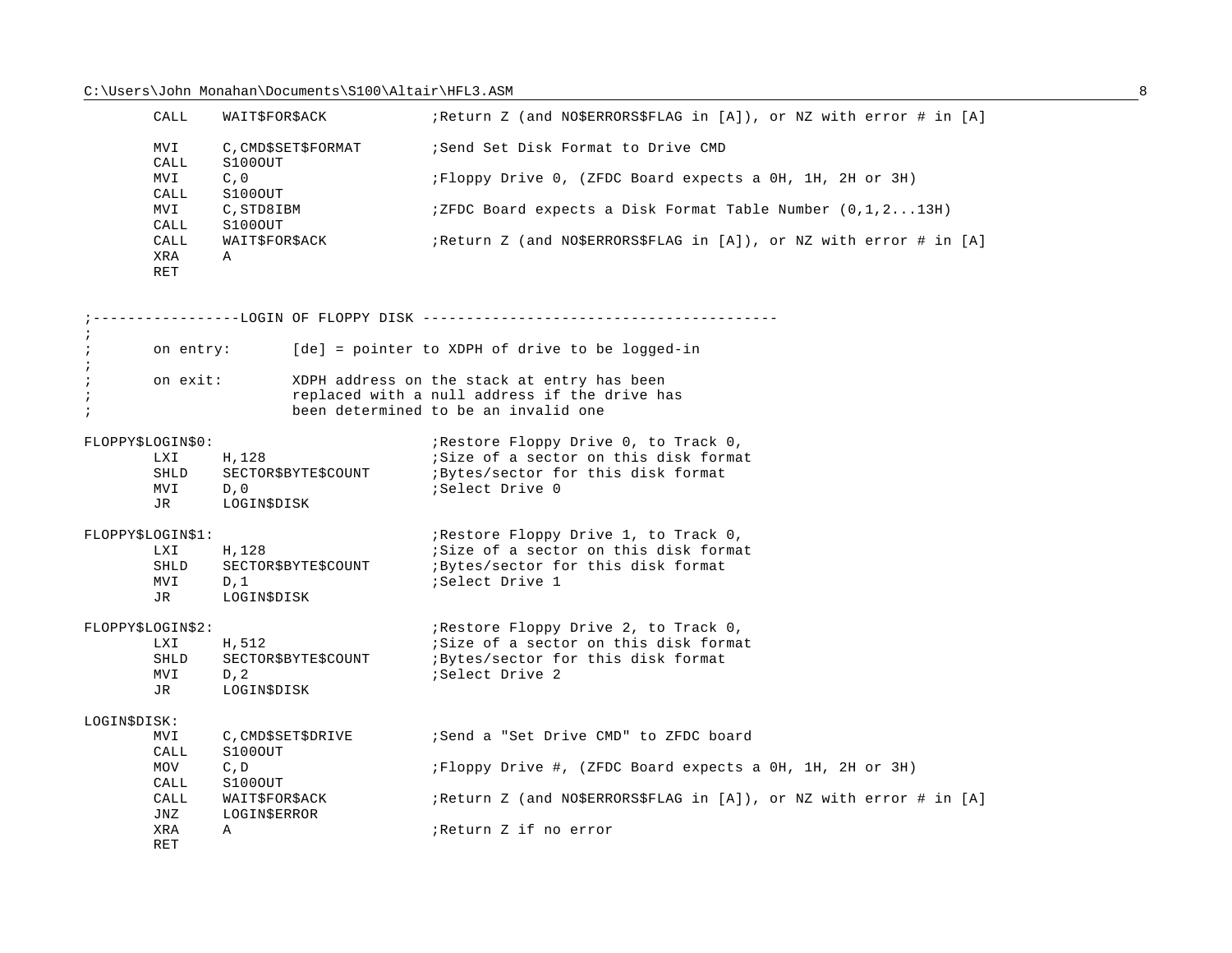| LOGIN\$ERROR:                 | LXI                                | H, FLOPPY\$LOGIN\$ERR                                                                                       | iIf a problem logging into a drive return an error to the system                                                                                                                             |
|-------------------------------|------------------------------------|-------------------------------------------------------------------------------------------------------------|----------------------------------------------------------------------------------------------------------------------------------------------------------------------------------------------|
|                               | CALL<br>POP<br>LXI<br>XTHL<br>XCHG | GET\$ERROR\$STRING<br>D<br>H, 0                                                                             | ; Get Error String from ZFDC Board<br>: [DE] has calling routine's return address<br>This will be invalid drive from now on in tthe CPM BDOS<br>; put on the stack in place of the XDPH ptr. |
|                               | PCHL                               |                                                                                                             | ; Back to caller                                                                                                                                                                             |
|                               |                                    | ------FLOPPY SECTOR WRITE ROUTINE --------                                                                  |                                                                                                                                                                                              |
| $\cdot$<br>$\cdot$            |                                    | ROUTINE WRITES 1 SECTOR TO THE DISK:                                                                        |                                                                                                                                                                                              |
| $\cdot$<br>$\cdot$            | on entry:                          |                                                                                                             | [de] = XDPH address for current drive                                                                                                                                                        |
| $\cdot$<br>$\cdot$<br>$\cdot$ | on exit:                           |                                                                                                             | $[a] = 0$ --> successful read operation<br>1 --> unsuccessful read operation<br>$255$ --> media change                                                                                       |
|                               |                                    | ; Assumes valid track in (@TRK) & (@SECT), Address in (@DMA).<br>; and NSCTRS+1 to (NSCTRS X 2)+1 on Side B | ; If the disk is double sided then the ZFDC board assumes 1 to NSCTRS+1 on Side A                                                                                                            |
| $\cdot$                       |                                    |                                                                                                             | ; Note: The XDPH table is unused since we only need the sector byte count.<br>; The sector byte count was placed in SECTOR\$BYTE\$COUNT in the above FLOPPY\$LOGIN routines.                 |

WRITE\$SECTOR:

| MVI<br>CALL<br>LDA | C, CMD\$SET\$TRACK<br>S100OUT<br>@TRK |                                                                     |
|--------------------|---------------------------------------|---------------------------------------------------------------------|
| <b>MOV</b>         | C, A                                  |                                                                     |
| CALL               | S100OUT                               | ; Send Selected track HEX number                                    |
| CALL               | WAIT\$FOR\$ACK                        | ; Return Z (and NO\$ERRORS\$FLAG in [A]), or NZ with error # in [A] |
| JRNZ               | WRITESERROR                           |                                                                     |
| MVI                | C, CMD\$SET\$SECTOR                   | ; Sector # to side A (or for DS disks also side B)                  |
| CALL               | S100OUT                               |                                                                     |
| LDA                | @SECT                                 |                                                                     |
| INR                | A                                     | Disk sectors 1MAXSEC                                                |
| MOV                | $C$ , $A$                             |                                                                     |
| CALL               | S100OUT                               | Send Selected sector HEX number                                     |
| CALL               | WAIT\$FOR\$ACK                        | ; Return Z (and NO\$ERRORS\$FLAG in [A]), or NZ with error # in [A] |
| JRNZ               | WRITESERROR                           |                                                                     |
| MVI<br>CALL        | C, CMD\$SEEK\$TRACK<br>S100OUT        | isss later let board do this                                        |
| CALL               | WAIT\$FOR\$ACK                        | ; Return Z (and NO\$ERRORS\$FLAG in [A]), or NZ with error # in [A] |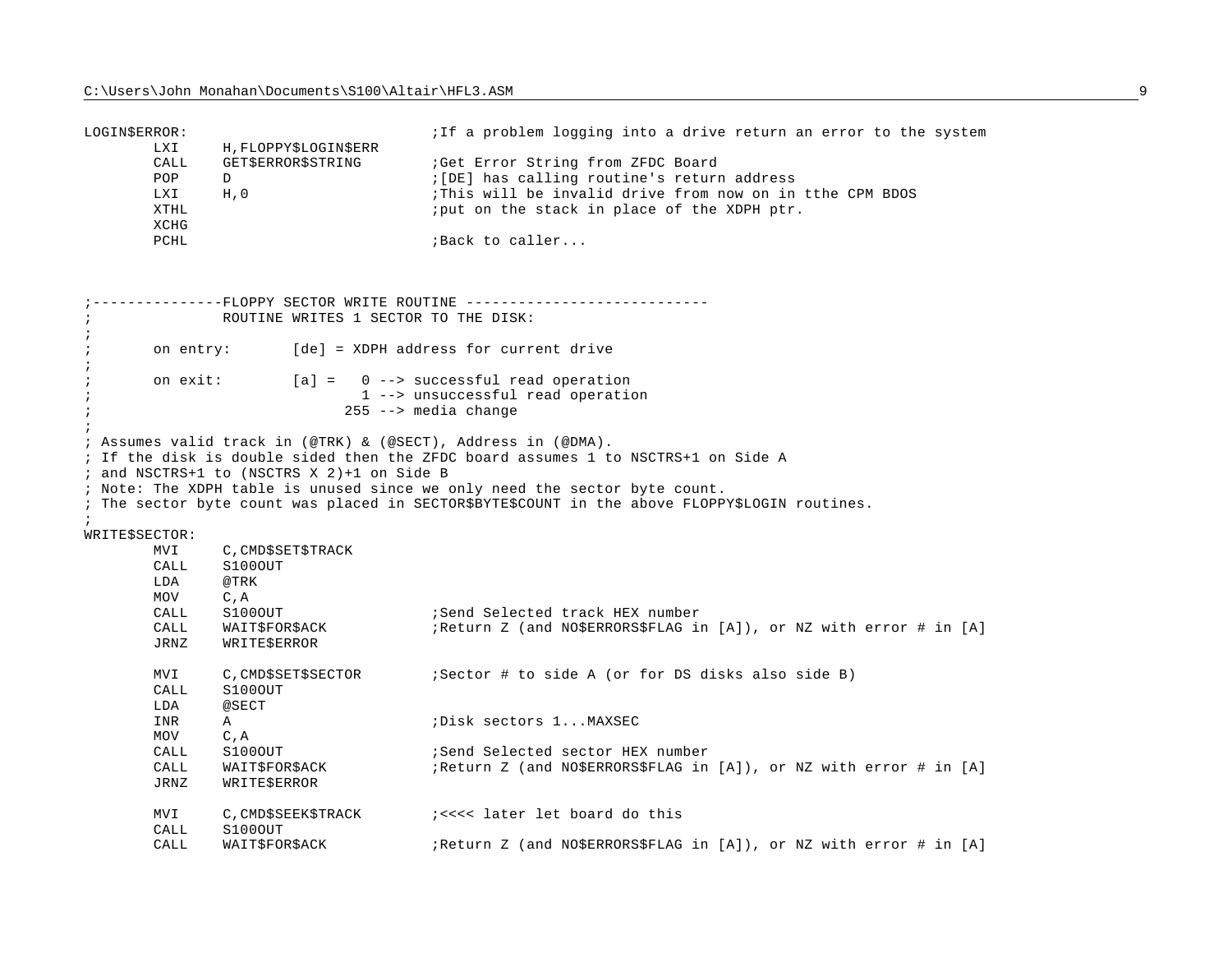|                               | JRNZ        | WRITE\$ERROR                                   |                                                                                        |
|-------------------------------|-------------|------------------------------------------------|----------------------------------------------------------------------------------------|
|                               | MVI         | C, CMD\$WRITE\$SECTOR<br>already sent to board | i<<<< Routine assumes required Drive Table, Drive, (Side), Track, and sector are<br>K. |
|                               | CALL        | S1000UT                                        | ; (Note [HL]-> Sector DMA address)                                                     |
|                               | CALL        | WAIT\$FOR\$ACK                                 | ; Wait for NO\$ERRORS\$FLAG to come back                                               |
|                               | JRNZ        | WRITE\$ERROR                                   |                                                                                        |
|                               | LHLD        | @DMA                                           | ; DMA address                                                                          |
|                               | LDED        | SECTOR\$BYTE\$COUNT                            | ;Bytes/sector for this disk format (128,256,512 or 1024)                               |
|                               | JMP<br>CSEG | ADJ\$BANK1                                     |                                                                                        |
|                               |             |                                                |                                                                                        |
| ADJ\$BANK1:                   |             |                                                |                                                                                        |
|                               | LDA         | @CBNK                                          |                                                                                        |
|                               | PUSH        | PSW                                            |                                                                                        |
|                               | LDA         | @DBNK                                          |                                                                                        |
|                               | CALL        | ?BNKSL                                         |                                                                                        |
| WR\$SEC: MVI<br>WR\$SEC1:DJNZ |             | B, OFFH<br>WR\$SEC2                            | ; Put in a timeout count (Loop for status read at most 256 times)                      |
|                               | MVI         | A, TIMEOUT\$ERROR                              | Send Timeout error                                                                     |
|                               | POP         | PSW                                            |                                                                                        |
|                               | CALL        | ?BNKSL                                         |                                                                                        |
|                               | JMP         | WRITE\$ERROR                                   | ; Note JMP to DSEG bank!                                                               |
|                               |             |                                                | ;Note we cannot use S1000UT here since we are no longer in the DSEG bank               |
| WR\$SEC2:IN                   |             | S100\$STATUS\$B                                | ;Send data to ZFDC output (arrive with byte to be sent in M)                           |
|                               | BIT         | DIRECTION\$BIT, A                              | ; Is ZFDC in output mode, if not wait                                                  |
|                               | JRNZ        | WR\$SEC1                                       |                                                                                        |
|                               | BIT         | DATA\$OUT\$RDY, A                              | ; Has previous (if any) character been read.                                           |
|                               | JRZ         | WR\$SEC1                                       | <i>i</i> Z if not yet ready                                                            |
|                               | <b>MOV</b>  | A, M                                           | ;Get the byte                                                                          |
|                               | OUT         | S100\$DATA\$B                                  | ;Send it                                                                               |
|                               | INX         | Η                                              | $; [HL++]$ for [DE--] bytes in sector                                                  |
|                               | DCX         | $\mathbb{D}$                                   |                                                                                        |
|                               | <b>MOV</b>  | A, E                                           |                                                                                        |
|                               | <b>ORA</b>  | D                                              |                                                                                        |
|                               | <b>JRNZ</b> | WR\$SEC                                        |                                                                                        |
|                               | POP         | PSW                                            |                                                                                        |
|                               | CALL        | ?BNKSL                                         |                                                                                        |
|                               | JMP         | <b>CHECK\$WR</b>                               |                                                                                        |
|                               |             |                                                |                                                                                        |

DSEG

CHECK\$WR: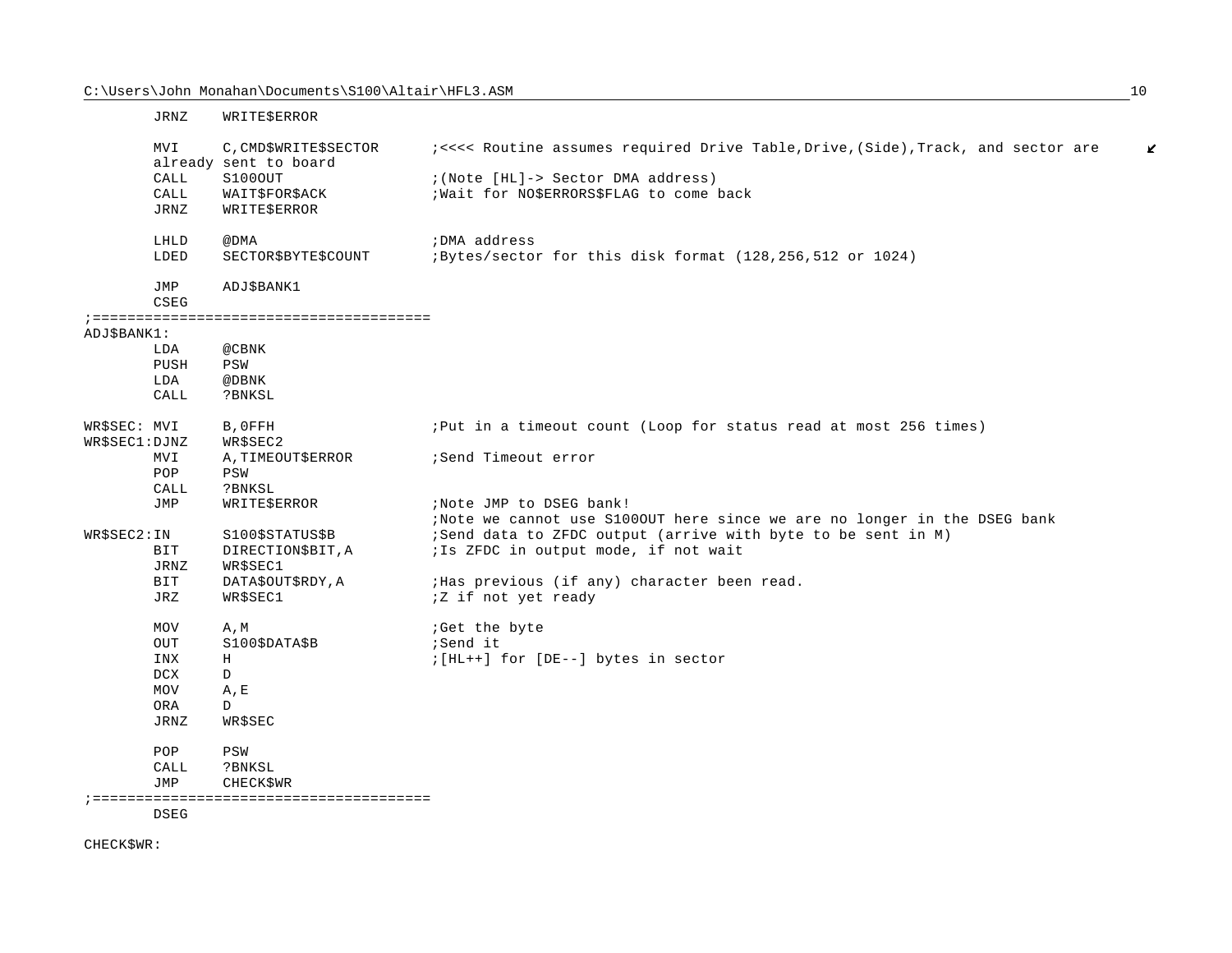CALL WAIT\$FOR\$ACK : Return Z (and NO\$ERRORS\$FLAG in [A]), or NZ with error # in [A] JRNZ WRITE\$ERROR RETWRITE\$ERROR: LXI H, FLOPPY\$WRITE\$ERR : "Sector Read Error" CALL GET\$ERROR\$STRING : Get Error String from ZFDC Board JP COMMON\$RW\$ERROR ;;;---------------FLOPPY SECTOR READ ROUTINE ----------------------------; ROUTINE READS 1 SECTOR TO THE DISK:;; on entry: [de] = XDPH address for current drive ;; on exit: [a] = 0 --> successful read operation ; 1 --> unsuccessful read operation ; 255 --> media change ;; Assumes valid track in (@TRK) & (@SECT), Address in (@DMA). ; If the disk is double sided then the ZFDC board assumes 1 to NSCTRS+1 on Side A ; and NSCTRS+1 to (NSCTRS X 2)+1 on Side B ; Note: The XDPH table is unused since we only need the sector byte count. ; The sector byte count was placed in SECTOR\$BYTE\$COUNT in the above FLOPPY\$LOGIN routines. ;READ\$SECTOR: MVI C, CMD\$SET\$TRACK : Set Track CALL S100OUTLDA @TRKMOV C,A CALL S100OUT :Send Selected track HEX number CALL WAIT\$FOR\$ACK :Return Z (and NO\$ERRORS\$FLAG in [A]), or NZ with error # in [A] JRNZ READ\$ERROR MVI C, CMD\$SET\$SECTOR : Sector # to side A (or for DS disks also side B) CALL S100OUTLDA @SECTINR A ;Disk sectors 1...MAXSECMOV C,A CALL S100OUT : Send Selected sector HEX number CALL WAIT\$FOR\$ACK : Return Z (and NO\$ERRORS\$FLAG in [A]), or NZ with error # in [A] JRNZ READ\$ERROR MVI C, CMD\$SEEK\$TRACK ;Later can let board do this CALL S100OUTCALL WAIT\$FOR\$ACK : Return Z (and NO\$ERRORS\$FLAG in [A]), or NZ with error # in [A]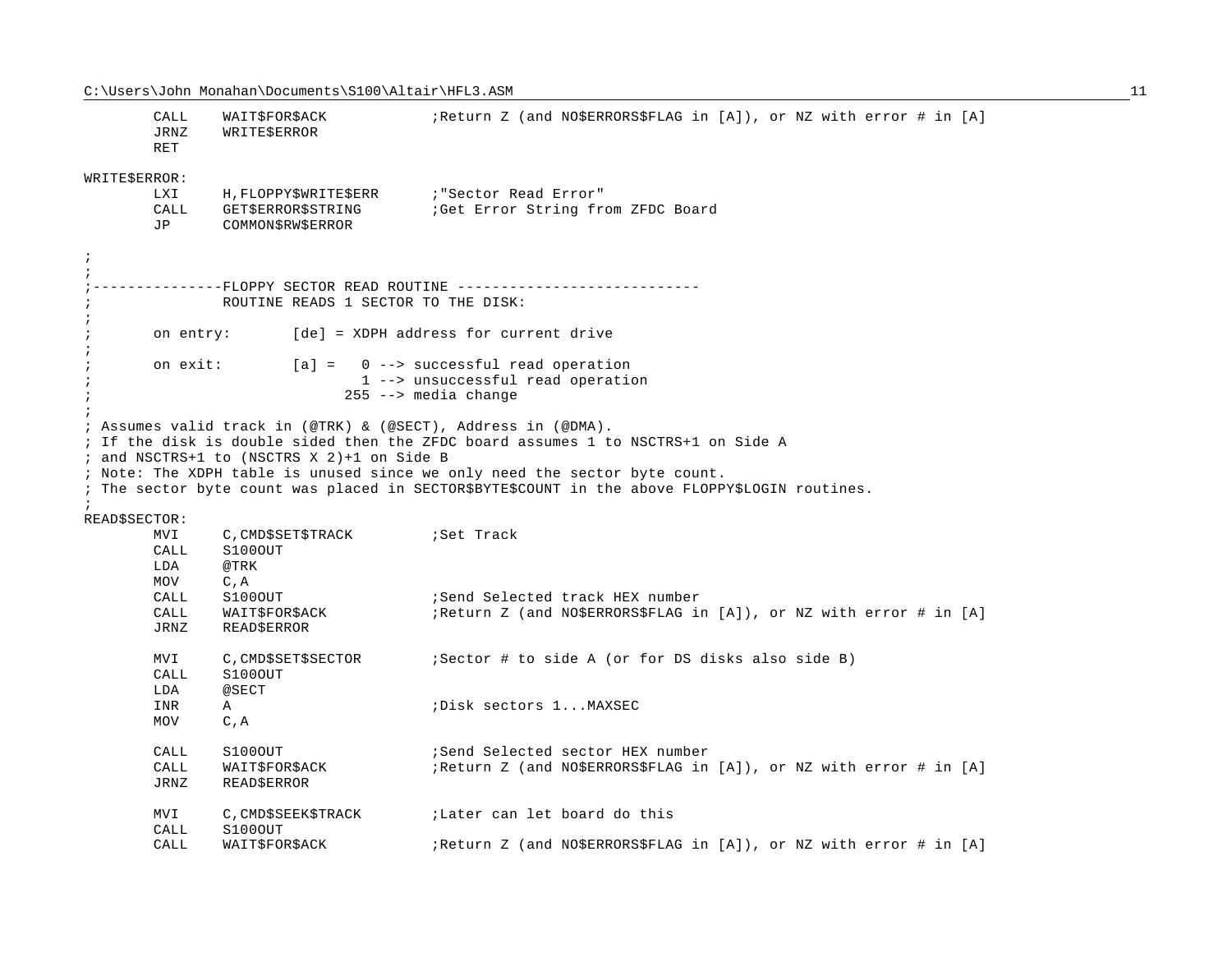|                | <b>JRNZ</b>          | <b>READSERROR</b>    |                                                                                    |
|----------------|----------------------|----------------------|------------------------------------------------------------------------------------|
|                | MVI<br>sent to board | C, CMD\$READ\$SECTOR | ; Routine assumes required Drive Table, Drive, Side, Track, and sector are already |
|                | CALL                 | S100OUT              | ; (Note [HL]-> Sector DMA address)                                                 |
|                | CALL                 | WAITSFORSACK         | ; Wait for NO\$ERRORS\$FLAG to come back                                           |
|                | JRNZ                 | READ\$ERROR          |                                                                                    |
|                | LHLD                 | @DMA                 | ;Get DMA address                                                                   |
|                | LDED                 | SECTOR\$BYTE\$COUNT  | ; Bytes/sector for this disk format (128, 256, 512 or 1024)                        |
|                | JMP                  | ADJ\$BANK2           |                                                                                    |
|                | CSEG                 |                      |                                                                                    |
|                |                      |                      |                                                                                    |
| ADJ\$BANK2:    |                      |                      |                                                                                    |
|                | LDA                  | @CBNK                | iget current bank                                                                  |
|                | PUSH                 | PSW                  |                                                                                    |
|                | LDA                  | @DBNK                | Get Destination Bank. MUST HAVE THIS CODE IN COMMON                                |
|                | CALL                 | ?BNKSL               | ; NOW DMA ADDRESS IS AT THE CORRECT BANK                                           |
| RDSSEC: MVI    |                      | B, OFFH              | ; Put in a timeout count (Loop for status read at most 256 times)                  |
| RD\$SEC1: DJNZ |                      | RD\$SEC2             |                                                                                    |
|                | MVI                  | A, TIMEOUT\$ERROR    | Send Timeout error                                                                 |
|                | POP                  | PSW                  |                                                                                    |
|                | CALL                 | ?BNKSL               |                                                                                    |
|                | JMP                  | <b>READ\$ERROR</b>   | ; Note JMP to DSEG bank!                                                           |
|                |                      |                      | Wote: we cannot use S100IN here since we are no longer in the DSEG bank            |
| RD\$SEC2: IN   |                      | S100\$STATUS\$B      | : Check if ZFDC has any data for S-100 system                                      |
|                | <b>BIT</b>           | DIRECTION\$BIT, A    | ; Is ZFDC in input mode, if not wait.                                              |
|                | <b>JRZ</b>           | RD\$SEC1             | ; If low then ZFDC board is still in input mode, wait                              |
|                | <b>BIT</b>           | DATASINSRDY.A        | ils there a character available                                                    |

| IN<br>MOV  | S100\$DATA\$A<br>M.A | ; Input byte in [A] from ZFDC port<br>;Store it at [@DMA] |
|------------|----------------------|-----------------------------------------------------------|
|            |                      |                                                           |
| INX        | Н                    | ; [HL++] for [DE--] bytes in sector                       |
| DCX        | D                    |                                                           |
| <b>MOV</b> | A.E                  |                                                           |
| ORA        |                      |                                                           |

JRNZ RD\$SEC : Next Byte, reset timeout count

POP  $_{\tt PSW}$ 

CALL ?BNKSL

JRZ RD\$SEC1

JMP CHECK\$RD

;=======================================

DSEG

 $\mathbf{z}$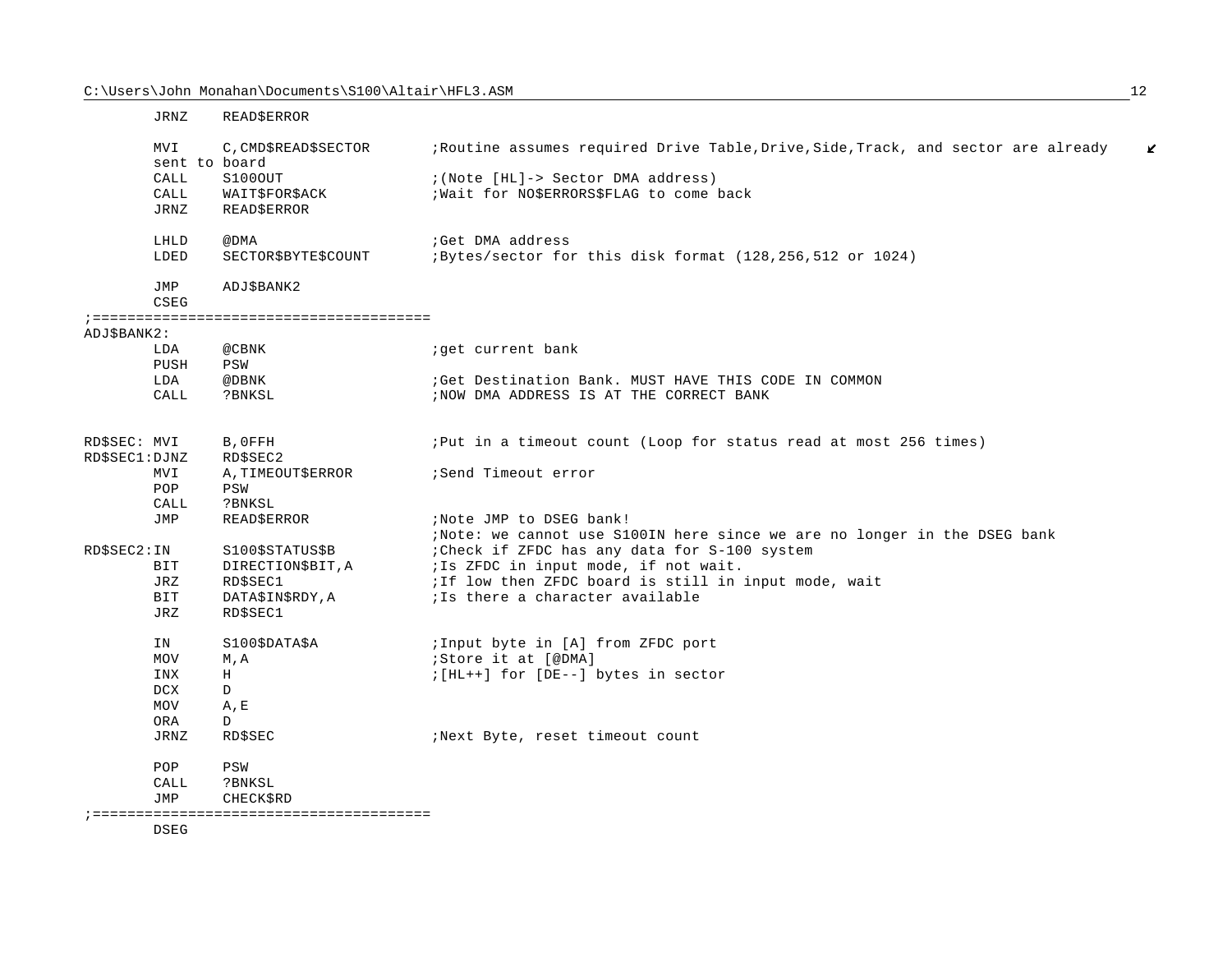| CHECK\$RD: |  |
|------------|--|
|            |  |

|              | CALL<br>JRNZ<br>RET | WAIT\$FOR\$ACK<br><b>READ\$ERROR</b>       | ; Return Z (and NO\$ERRORS\$FLAG in [A]), or NZ with error # in [A] |
|--------------|---------------------|--------------------------------------------|---------------------------------------------------------------------|
| READ\$ERROR: |                     |                                            |                                                                     |
|              | LXI                 | H, FLOPPY\$READ\$ERR : "Sector Read Error" |                                                                     |
|              | CALL                |                                            | GET\$ERROR\$STRING : Get Error String from ZFDC Board               |
|              | COMMON\$RW\$ERROR   |                                            |                                                                     |
|              | LXI                 | H, TRACK\$MSG                              |                                                                     |
|              | CALL                | ?PMSG                                      |                                                                     |
|              | LDA                 | @TRK                                       |                                                                     |
|              | CALL                | PACC                                       |                                                                     |
|              | LXI                 | H, SECTOR\$MSG                             |                                                                     |
|              | CALL                | ?PMSG                                      |                                                                     |
|              | LDA                 | @SECT                                      |                                                                     |
|              | INR                 | $\mathbb{A}$                               | <i>i</i> Because sectors are numbered 1, 2, 3                       |
|              | CALL                | PACC                                       |                                                                     |
|              | LXI                 | H, H\$MSG                                  | ;Finish with a "H."                                                 |
|              | CALL                | ?PMSG                                      |                                                                     |
|              | POP                 | D                                          | ;Get back [DE]                                                      |
|              | XRA                 | $\mathbb A$                                |                                                                     |
|              | INR                 | Α                                          | ;Set to NZ & 1 for read error                                       |
|              | RET                 |                                            |                                                                     |
|              |                     |                                            |                                                                     |
|              |                     |                                            |                                                                     |

| $\ddot{i}$                                                  | =========== SUPPORT ROUTINES FOR HARDWARE ========                                          |                                                                                                                                                                             |
|-------------------------------------------------------------|---------------------------------------------------------------------------------------------|-----------------------------------------------------------------------------------------------------------------------------------------------------------------------------|
| S100STAT:IN<br>BIT<br>RZ<br><b>XRA</b><br>DCR.              | S100\$STATUS\$B<br>DATA\$IN\$RDY, A<br>$\mathbb{A}$<br>$\mathbb{A}$                         | : Check if ZFDC has any data for S-100 system<br>; Anything there ?<br>Return 0 if nothing<br>; Return NZ, & OFFH in A if something there                                   |
| RET<br>S100IN:<br>ΙN<br>BIT<br>JZ<br>BIT<br>JZ<br>IN<br>RET | S100\$STATUS\$B<br>DIRECTION\$BIT, A<br>S100IN<br>DATA\$IN\$RDY, A<br>S100IN<br>S100SDATASA | : Check if ZFDC has any data for S-100 system<br>; Is ZFDC in input mode, if not wait<br>ilf low then ZFDC board is still in input mode, wait<br>return with character in A |
| $\cdot$                                                     |                                                                                             |                                                                                                                                                                             |

S100OUT: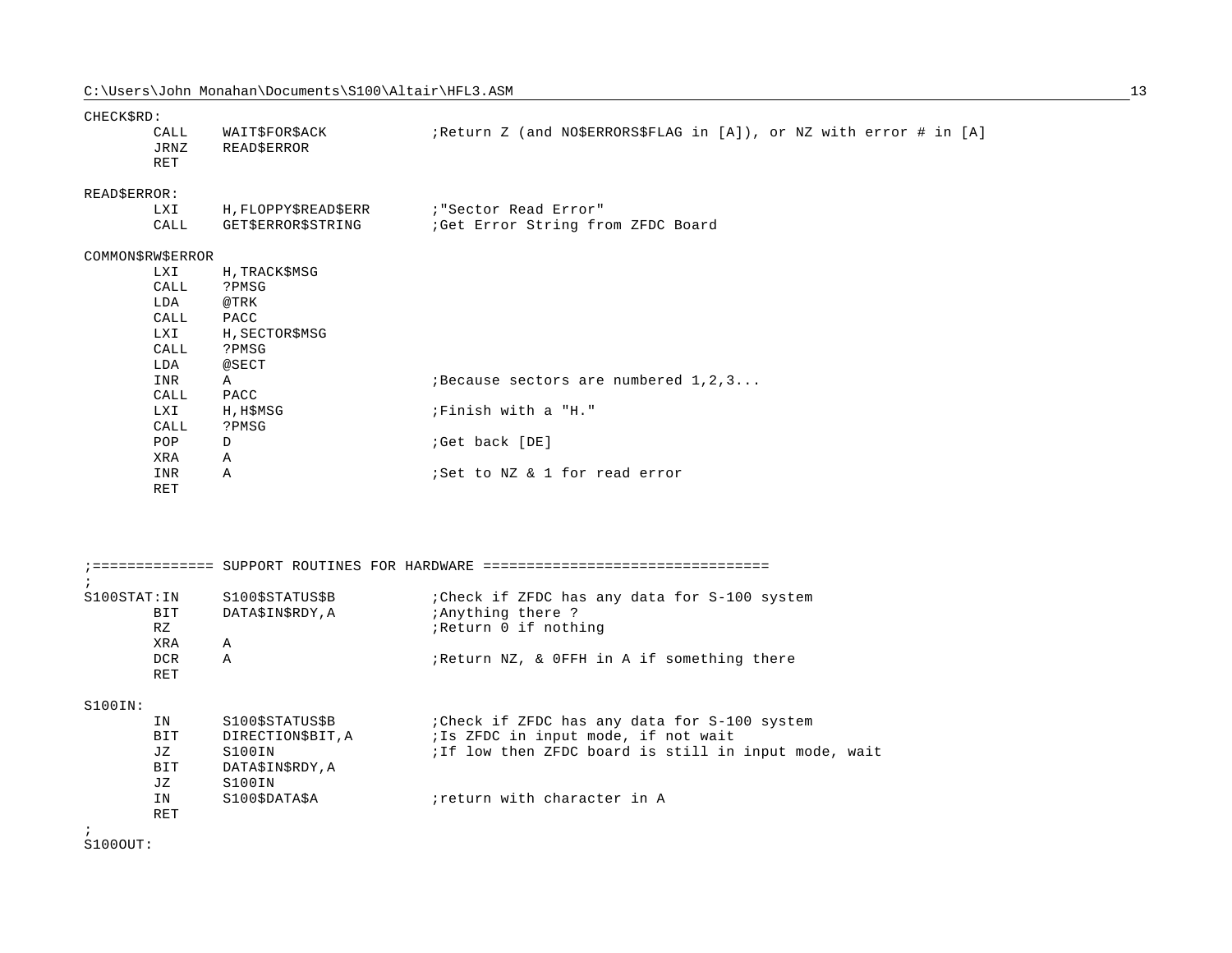|                 | IN<br>BIT<br>JNZ    | S100\$STATUS\$B<br>DIRECTION\$BIT, A<br>S100OUT | ;Send data to ZFDC output (arrive with character to be sent in C)<br>; Is ZFDC in output mode, if not wait |
|-----------------|---------------------|-------------------------------------------------|------------------------------------------------------------------------------------------------------------|
|                 | <b>BIT</b><br>JZ    | DATA\$OUT\$RDY, A<br>S100OUT                    | ; Has previous (if any) character been read.<br><i>iZ</i> if not yet ready                                 |
|                 | <b>MOV</b><br>OUT   | A, C<br>S100\$DATA\$B                           |                                                                                                            |
|                 | <b>RET</b>          |                                                 |                                                                                                            |
| WAIT\$FOR\$ACK: |                     |                                                 | ;Delay to wait for ZFDC to return data. There is a timeout of about 2 sec.                                 |
|                 | PUSH                | B                                               | This can be increased if you are displaying debugging info on the ZFDC                                     |
|                 | PUSH                | D                                               | ; HEX LED display.                                                                                         |
|                 | LXI<br><b>MVI</b>   | B, 0<br>E, STATUS\$DELAY                        | ;Timeout, (about 2 seconds)                                                                                |
| WAIT\$1: IN     |                     | S100\$STATUS\$B                                 | : Check if ZFDC has any data for S-100 system                                                              |
|                 | BIT                 | DIRECTION\$BIT, A                               | ; Is ZFDC in input mode                                                                                    |
|                 | JZ                  | WAIT\$2                                         | ; if low then ZFDC is still in input mode                                                                  |
|                 | CALL                | S100STAT                                        | ; Wait until ZFDC Board sends something                                                                    |
|                 | JZ                  | WAIT\$2                                         |                                                                                                            |
|                 | CALL                | S100IN                                          | (Get returned Error # (Note this releases the SEND\$DATA routine on the ZFDC board)                        |
|                 | CPI                 | <b>NO\$ERRORS\$FLAG</b>                         | ; Was SEND\$OK/NO\$ERRORS\$FLAG sent back from ZFDC Board                                                  |
|                 | POP<br>POP          | DE<br>BC                                        | ; Balance up stack                                                                                         |
|                 | <b>RET</b>          |                                                 | ; Return NZ if problem, Z if no problem                                                                    |
| WAIT\$2: DCR    |                     | B                                               |                                                                                                            |
|                 | JNZ                 | WAIT\$1                                         | Try for ~2 seconds                                                                                         |
|                 | <b>DCR</b>          | B                                               | ; Reset B to OFFH                                                                                          |
|                 | <b>DCR</b>          | C                                               |                                                                                                            |
|                 | JNZ                 | WAIT\$1                                         |                                                                                                            |
|                 | <b>DCR</b>          | B                                               | ; Reset B to OFFH                                                                                          |
|                 | <b>DCR</b>          | C                                               |                                                                                                            |
|                 | <b>DCR</b>          | Е                                               |                                                                                                            |
|                 | <b>JNZ</b><br>XRA   | WAIT\$1<br>Α                                    |                                                                                                            |
|                 | <b>DCR</b>          | Α                                               |                                                                                                            |
|                 | POP                 | D                                               | ; Balance up stack                                                                                         |
|                 | POP                 | $\mathbf{B}$                                    |                                                                                                            |
|                 | <b>RET</b>          |                                                 | ; Return NZ flag set if timeout AND OFFH in [A]                                                            |
|                 |                     |                                                 |                                                                                                            |
|                 | GET\$ERROR\$STRING: |                                                 | General Print error string routine.                                                                        |
|                 | PUSH                | PSW                                             |                                                                                                            |
|                 | CALL                | ?PMSG                                           | ; Print the Header in [HL]                                                                                 |
|                 | POP                 | PSW                                             |                                                                                                            |
|                 | CPI                 | 0FFH                                            | ; Was it a timeout error                                                                                   |
|                 | <b>JRNZ</b>         | GET\$STRING                                     |                                                                                                            |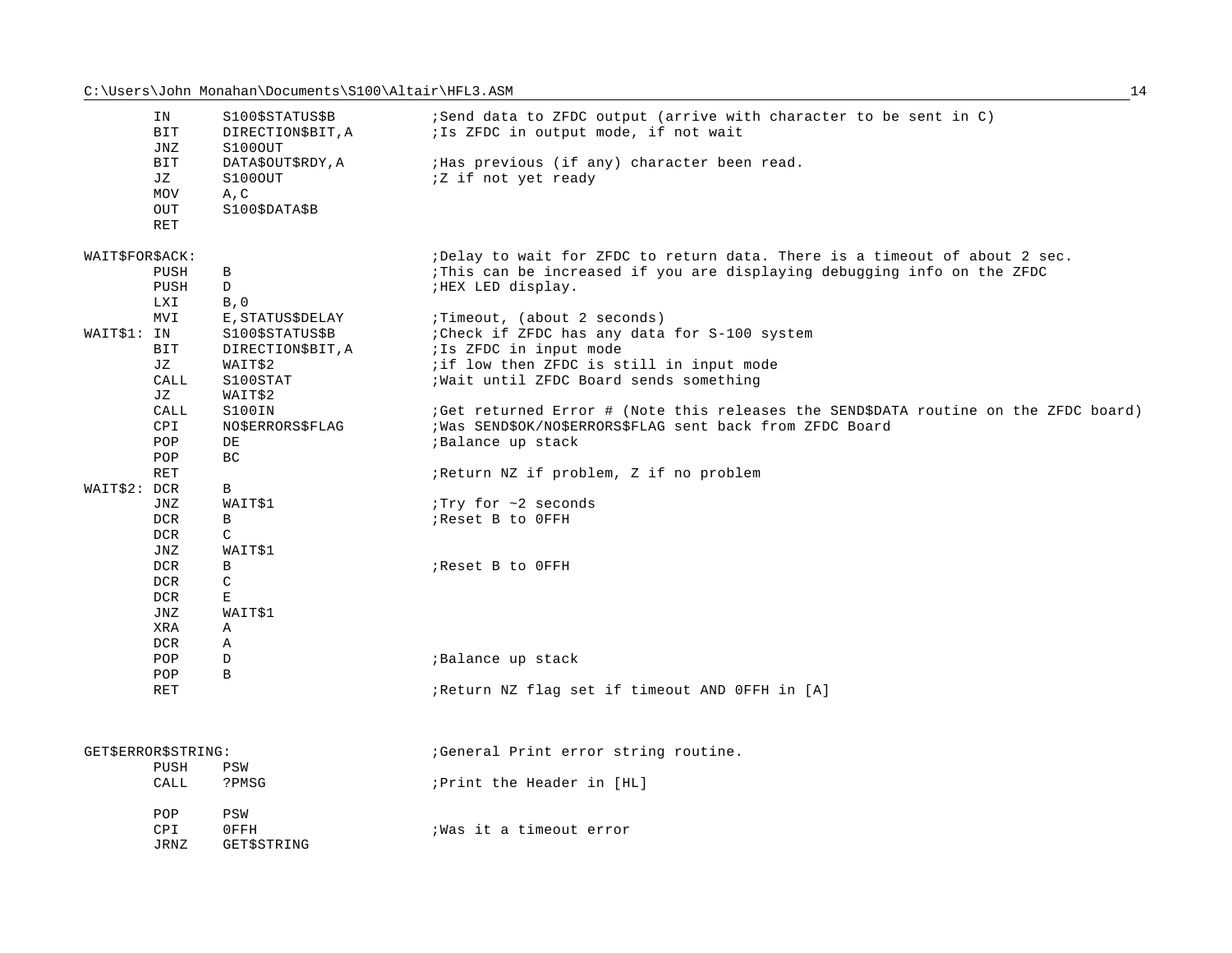|              | <b>LXI</b><br>CALL<br><b>RET</b> | H, TIMEOUT\$MSG<br>?PMSG |                                                                                |
|--------------|----------------------------------|--------------------------|--------------------------------------------------------------------------------|
| GET\$STRING: |                                  |                          |                                                                                |
|              | PUSH                             | PSW                      |                                                                                |
|              | MVI                              |                          | C, CMD\$GET\$ERROR\$STRING ; See if we can get the Text String about the error |
|              | CALL                             | S100OUT                  |                                                                                |
|              | POP                              | PSW                      |                                                                                |
|              | MVI                              | C, A                     |                                                                                |
|              | CALL                             | S100OUT                  | Send Error Number                                                              |
| RD\$STRING:  |                                  |                          | ; Get Error String returned back                                               |
|              | CALL                             | S100IN                   | ;Note potential to lockup here                                                 |
|              | ORA                              | $\mathbb A$              |                                                                                |
|              | RZ                               |                          | ireturn when done                                                              |
|              | MOV                              | $C$ , $A$                |                                                                                |
|              | CALL                             | ?CONO                    |                                                                                |
|              | JR.                              | RDSSTRING                |                                                                                |

## ;Print the acccumulator value on CRT in HEX-ASCII

| PACC:      | PUSH       | PSW          |                |  |  |                                                 |
|------------|------------|--------------|----------------|--|--|-------------------------------------------------|
|            | PUSH       | B            |                |  |  |                                                 |
|            | PUSH       | PSW          |                |  |  |                                                 |
|            | RRC        |              |                |  |  |                                                 |
|            | <b>RRC</b> |              |                |  |  |                                                 |
|            | <b>RRC</b> |              |                |  |  |                                                 |
|            | RRC        |              |                |  |  |                                                 |
|            | CALL       | ZCONV        |                |  |  |                                                 |
|            | POP        | PSW          |                |  |  |                                                 |
|            | CALl       | ZCONV        |                |  |  |                                                 |
|            | POP        | $\mathbf{B}$ |                |  |  |                                                 |
|            | POP        | PSW          |                |  |  |                                                 |
|            | RET        |              |                |  |  |                                                 |
| ZCONV:     | ANI        | 0FH          | ; HEX to ASCII |  |  |                                                 |
|            | ADI        | 90H          |                |  |  |                                                 |
|            | DAA        |              |                |  |  |                                                 |
|            | ACI        | 40H          |                |  |  |                                                 |
|            | DAA        |              |                |  |  |                                                 |
|            | MOV        | C, A         |                |  |  |                                                 |
|            | CALL       | CO           |                |  |  |                                                 |
|            | RET        |              |                |  |  |                                                 |
| $\ddot{i}$ |            |              |                |  |  |                                                 |
| CI:        | IN         | 0H           |                |  |  | ;Direct console input (used only for debugging) |